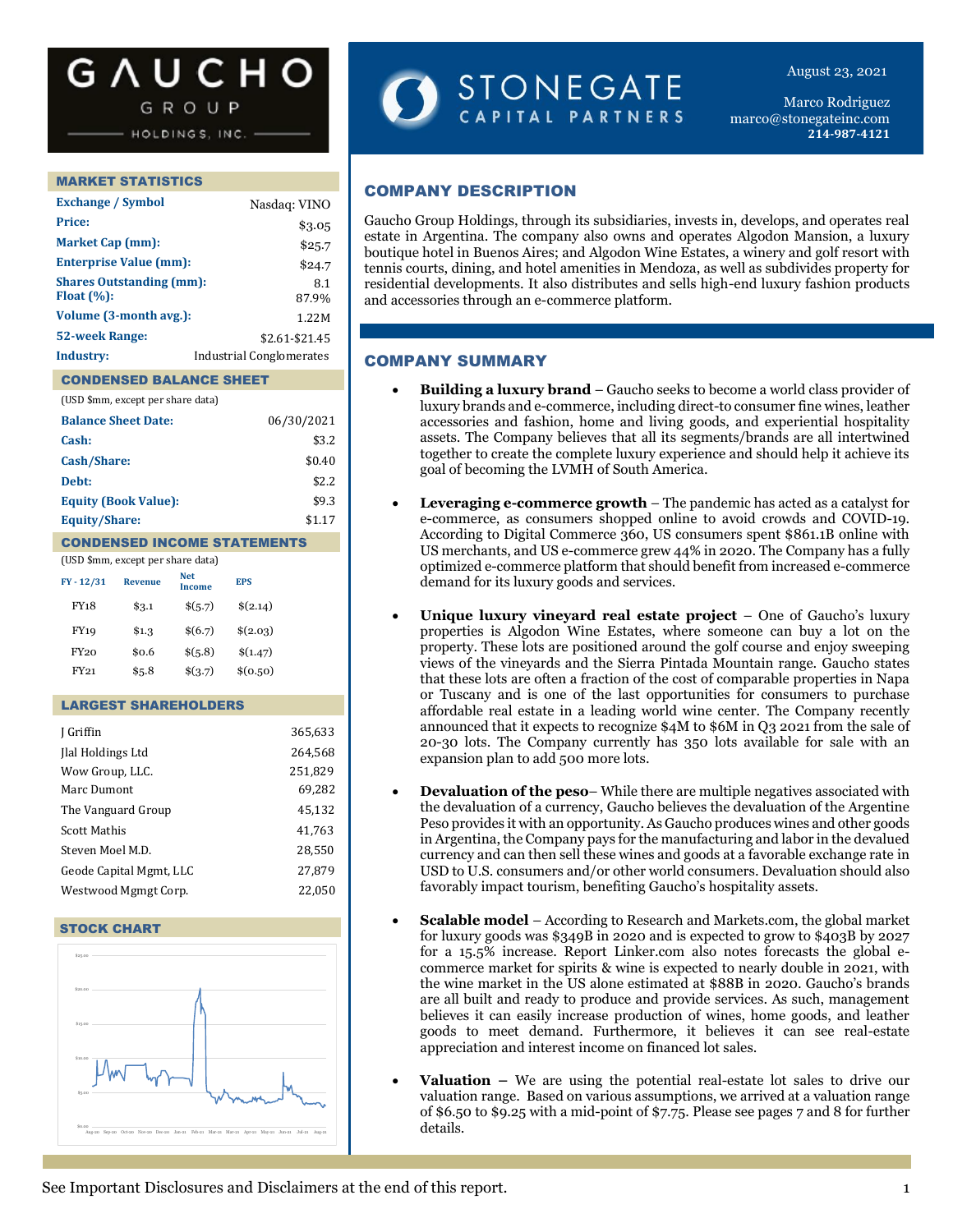

#### BUSINESS OVERVIEW

Gaucho Group Holdings, through its subsidiaries, invests in, develops, and operates real estate in Argentina. The Company also owns and operates Algodon Mansion, a luxury boutique hotel in Buenos Aires; and Algodon Wine Estates, a winery and golf resort with tennis courts, dining, and hotel amenities in Mendoza, as well as subdivides property for residential developments. It also distributes and sells high-end luxury fashion products and accessories through an e-commerce platform.

#### *Exhibit 1: Gaucho Luxury Lifestyle Brands*



*Source: Company Reports*

The Company is composed of six segments, or brands, including its commerce segments, Gaucho Buenos Aires, Gaucho Casa, and Algodon Fine Wines, and its real estate segments, Algodon Wine Estates Estancias, Algodon Wine Estates Resort, and Algodon Mansion. The Company believes that al the segments/brands are all intertwined together to create the complete luxury experience. The Algodon brand literally means "cotton," in Spanish. the Company was inspired by bygone elements of the Cotton Club days and uses the term to refer to an "era when travel and leisure were synonymous with culture and sophistication".

The Company was incorporated in April 1999. In 2019, the Company changed its name from Algodon Wines & Luxury Development Group, Inc. (AWLD or Algodon Group) to Gaucho Group Holdings, Inc. (Gaucho Holdings). The Company is headquartered in Miami Beach, FL.

#### *Exhibit 2: Gaucho Holdings Historical Milestones*



*Source: Company Reports*

#### GROWTH STRATEGY

The Company's strategic aim is to increase its scalability, diversify its assets, and minimize its political risk. The Company believes its goal of becoming the LVMH of South America can help it achieve that. Gaucho's growth strategy is currently focused on four key pillars, which include e-commerce, the peso devaluation, its scalable business model, and acquisitions.

#### **Focus on e-commerce**

Gaucho's immediate focus is on its e-commerce through its Gaucho brand because of the potential for immediate revenues and global scale. As such, the Company believes it's positioned to take advantage of global e-commerce growth driven by COVID-19 boosting e-commerce activity, and an increase in US consumer spending. Increasing its e-commerce revenue also diversifies its business outside of Argentina and helps insulate them from political risk.

#### **Sale of real estate lots**

One of Gaucho's luxury properties is Algodon Wine Estates, where someone can buy a lot on the property. These lots are positioned around the golf course and enjoy sweeping views of the vineyards and the Sierra Pintada Mountain range. Gaucho states that these lots are often a fraction of the cost of comparable properties in Napa or Tuscany and is one of the last opportunities for consumers to purchase affordable real estate in a leading world wine center. The Company currently has 350 lots available for sale with an expansion plan to add 500 more lots. The Company recently announced that it expects to recognize \$4M to \$6M in Q3 2021 from the sale of 20-30 lots.

#### **Peso devaluation**

The Company notes that its products are all produced in Argentina, and it pays for manufacturing and labor in Argentina Pesos. With the devaluation of the peso, Gaucho believes it can sell to global consumers at a favorable exchange rate. The Company also believes the favorable exchange rate to foreigners should also positively impact tourism and benefit Gaucho's hospitality assets once Argentina eases its COVID-19 restrictions.

#### **Scalable business model**

Gaucho notes that its existing brands are all built and ready to produce and provide services. As such, management believes it can easily increase production of wines, home goods, and leather goods to meet demand. Furthermore, it believes it can see realestate appreciation and interest income on financed lot sales. Lastly, Gaucho is working to obtain potential partnerships with global hospitality brands for future development opportunities.

#### **Acquisitions**

While Gaucho will continue to focus on its organic growth initiatives above, it will also seek acquisitions. It plans on using a roll-up strategy to acquire additional luxury brands that are synergistic with its own brands.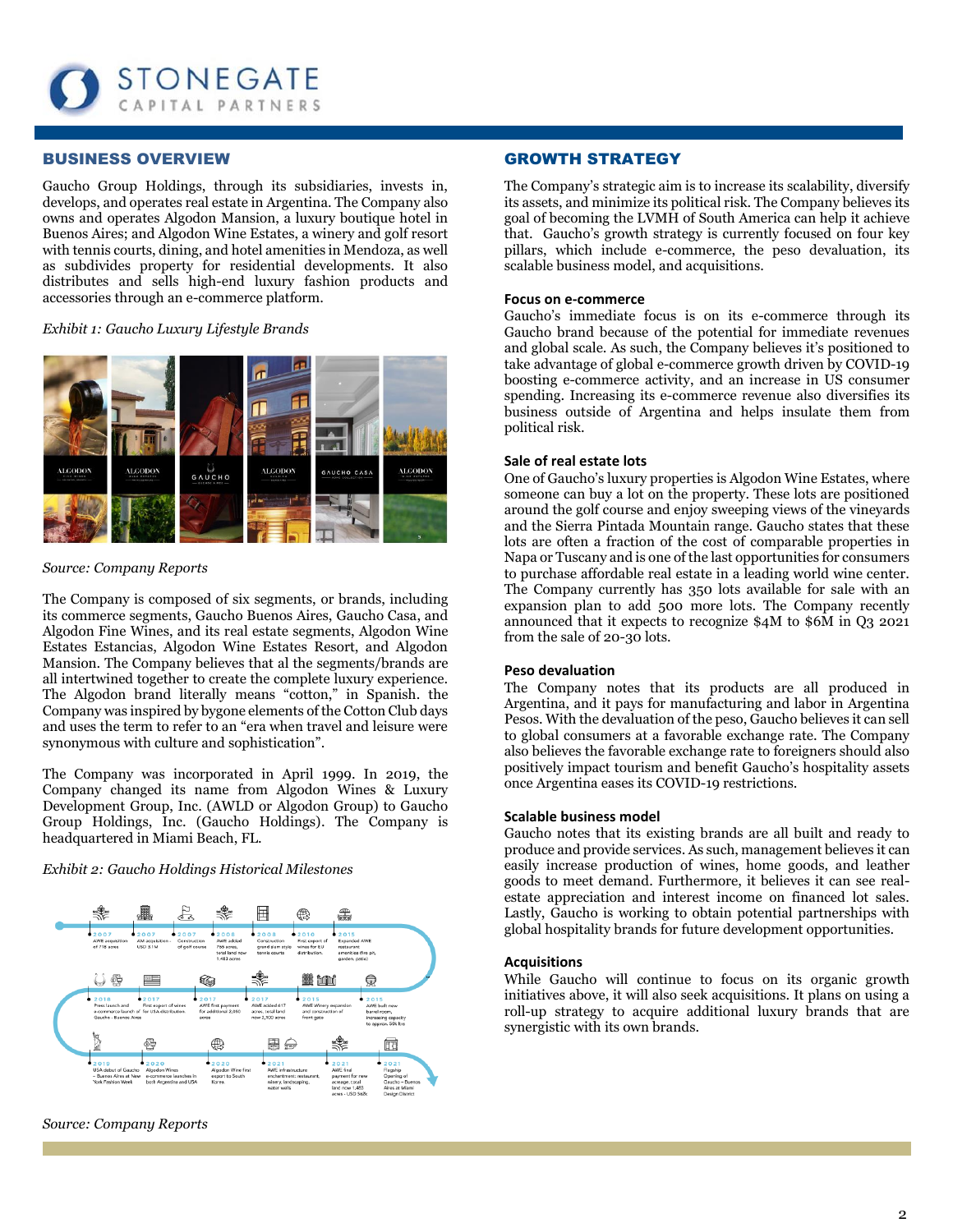

## COMMERCE BRANDS

The Company expects to see an increased level of demand across all three of its commerce segments as the industries continue to grow. Gaucho believes it is in a unique position to produce its luxury leather goods and wines because it can incur its manufacturing and labor costs in the devalued Argentinian peso and are then able to sell globally to consumers at a favorable exchange rate for a significant arbitrage opportunity. Also, the Company believe it benefits from the weakening of the peso because all potential, future costs that would be incurred to further build and scale its brands decreases with the currency.

#### Gaucho – Buenos Aires

Inspired by traditional European fashion houses and rooted in the traditions of the Argentinian native culture (motto is "The Spirit of Argentina", Gaucho uses this brand to sell superior, ready-to-wear and high fashion leather goods, and accessories directly to consumers. Over the next 18 months, the Company anticipates a strategic roll-out of other new products such as fragrances, Gaucho Kids clothing line, and Gaucho Residences.

*Exhibit 3: Gaucho Press Pictures*



*Source: Company Reports*

The Company has a fully optimized e-commerce platform [\(www.gauchobuenosaires.com\)](http://www.gauchobuenosaires.com/) where it offers its Gaucho-Buenos Aires' products. In April 2021, the Company announced it was opening a flagship store in Miami's Design District. And in June 2021, it announced it launched an Amazon storefront.

#### Gaucho - Casa

Gaucho recently created its Gaucho Casa brand hoping to further capitalize on the growing demand for luxury goods, and the arbitrage opportunity that producing these goods in a devalued currency and selling them in a stronger currency presented. This is the Company's most recently created business segment. The Company believes that the Gaucho brand's previously mentioned recognition and vast customer demographic will lend to this segment's future success.

The Company expects to launch sales of Gaucho Casa in Q3 2021. The Company also anticipates marketing and selling its luxury textiles and home accessories on the Gaucho-Buenos Aires ecommerce platform. Additionally, the Company announced it expects to open a flagship retail location in Miami's Design District Shopping Mall.

*Exhibit 4: Algodon Fine Wines Brand Image*



*Source: Company Reports*

#### Algodon Fine Wines

Under the Algodon Fine Wines brand, Gaucho also takes further advantage of the arbitrage opportunity between currencies by incurring the manufacturing and labor costs to produce its wines in Argentina, and then selling the wines globally on its ecommerce platform.

Located at its Wine Estates in Argentina's wine capital of Mendoza, the Company combines modern and traditional techniques to produce limited production of premium quality wines. The Company's vineyards benefit from the area's temperate climate, favorable soil conditions, and fresh, unpolluted water from the glacial Andes.

The vineyard dates to 1946 when it served as a private vineyard estate. The Company acquired the 718-acre property in 2007 and subsequently expanded the size to over 4,138 acres. The vineyard produces several wine varietals that includes: Malbec, Cabernet Sauvignon, Pinot Noir, Chardonnay, and red wine blends.

*Exhibit 5: Algodon Vineyards*



*Source: Company Reports*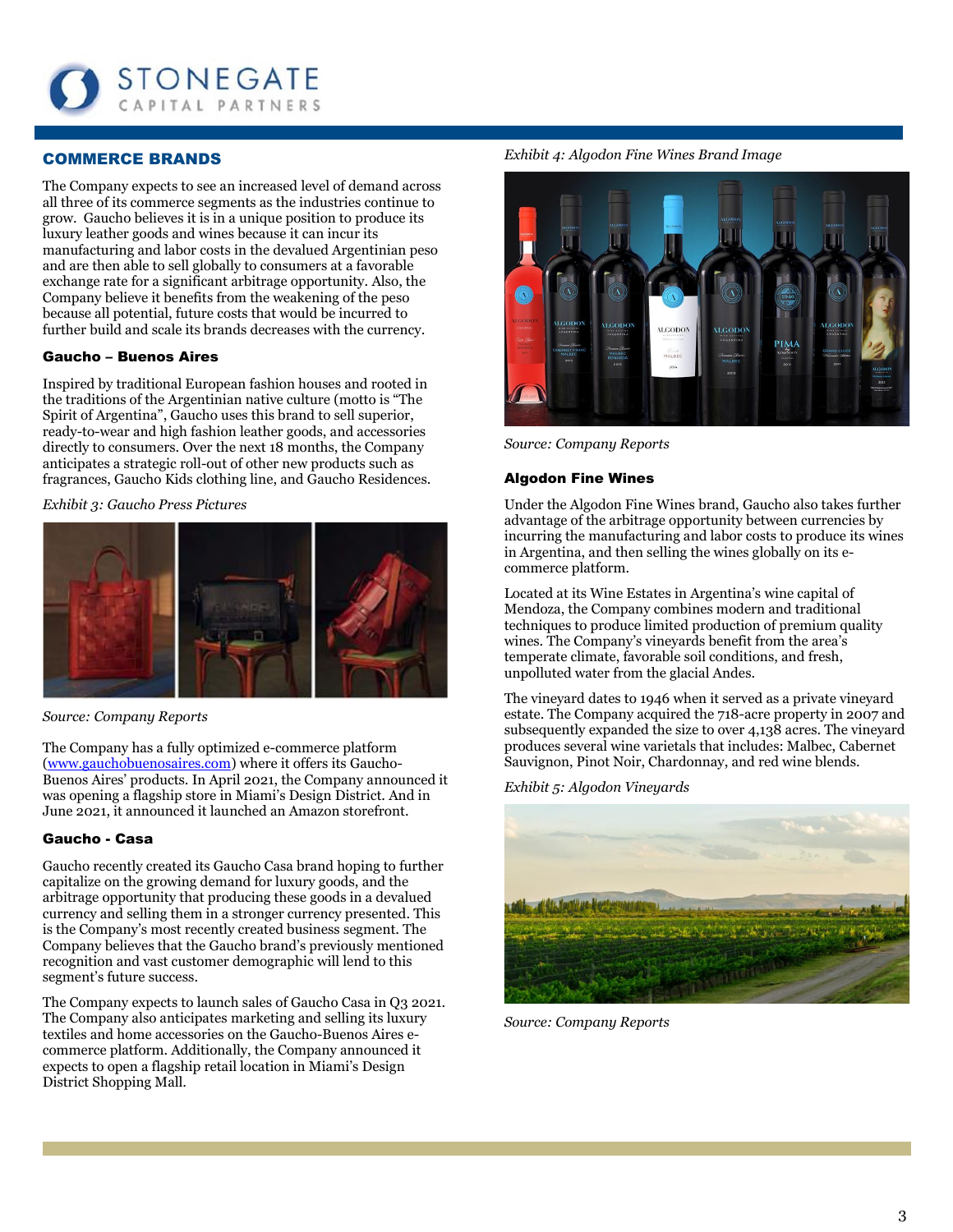

# REAL ESTATE ASSETS

Like the Company's commerce brands, all the Company's real estate assets use the Algodon brand.

## Algodon Mansion

The Algodon Mansion is the Company's luxury hotel located in the middle of Recoleta, which is one of the most desirable and affluent neighborhoods of Buenos Aires. As such, the mansion boasts ultra-luxury suites with superior design, technology and amenities when compared to its competition.

Originally built in 1912 in classic French design, the stately mansion was recently restored and reimagined with a more contemporary design and creating a luxury stay in mind. According to the Company, many people are following suite in the Recoleta neighborhood and converting buildings into fivestar property.

The property is six stories and is  $\sim$  20,000 sq ft and is a 10-suite luxury hotel with a lounge/living area, patio area featuring a glass ceiling and fireplace, and a private wine tasing room. The property also includes a rooftop that houses a luxury spa and terrace pool. Each guest room is a two to three room suite, each at  $\sim$  510 to 2,100 sq ft.

#### *Exhibit 6: The Algodon Mansion*



*Source: Company Reports*

The Company also provides luxury accommodations outside of the hustle and bustle of Buenos Aires. At the base of the Sierra Pintada mountains, on the same property that the Company produces its wines, Gaucho operates its wine resort and its wine estates estancias.

#### Algodon Wine Estates Resort

Algodon Wine Estates Resort was recently named one of the world's top vineyard inns by Fromer's. The Algodon Wine Estates Resort is situated on 4,138 acres and combines the Company's wine experience with exceptional amenities, such as a championship level golf course, level tennis facilities, wine tours and wellness treatments.

The property is located in the rolling foothills of the Sierra Pintada Mountains, at the base of the Andes mountains. Algodon features scenic acres of antique olive groves, fruit orchards, and mountain views. It is also offering family friendly retreats for

wine and sports lovers, with its premier golf resort and wine hotel.

*Exhibit 7: Algodon Wine Estates*



*Source: Company Reports*

#### Algodon Wine Estates Estancias

If someone wanted a more permanent residence at the Algodon Wine Estates, they could buy a lot on the property under the Company's Algodon Wine Estates Estancias brand. These lots are positioned around the golf course and enjoy sweeping views of the vineyards and the Sierra Pintada Mountain range.

#### *Exhibit 8: Real estate on the property*



*Source: Company Reports*

The Company states that these lots are often a fraction of the cost of comparable properties in Napa or Tuscany. The Company states that the region is often referred to as the "Napa" of Argentina, and this is one of the last opportunities for consumers to purchase affordable real estate in a leading world wine center.

The Company recently announced that it expects to recognize \$4M to \$6M in Q3 2021 from the sale of 20-30 lots. The Company expect sales to increase as the property becomes more popular in a post-pandemic environment.

## Gaucho Holdings/LVH Partnership, Las Vegas

In July 2021, Gaucho Holdings announced it made a \$3.5M milestone payment to LVH Holdings LLC to advance a previously announced agreement to develop a project in Las Vegas, Nevada. The payment of \$3.5M is an installment in what is expected to be a total commitment of \$35M for a 40% ownership in a project that is expected to expand Gaucho Holdings' brands in ways that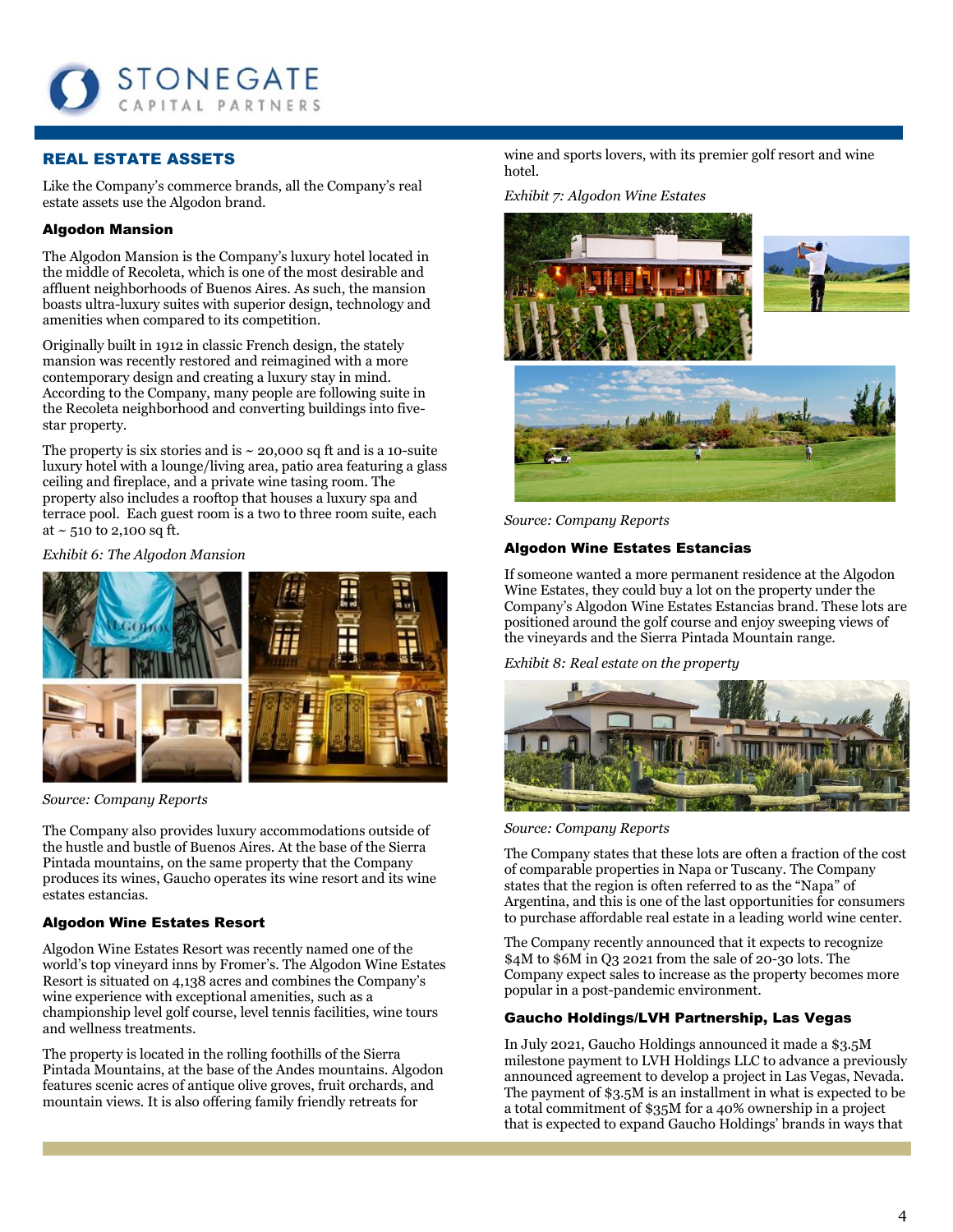

could include opportunities in lodging, hospitality, retail, and gaming. SB Architects, an international architecture and design practice with offices in San Francisco, Miami, and Shenzhen, leads the design of this project. Mark Advent, a partner in LVH holdings, and the creator of the highly popular New York New York hotel and casino, is the creative visionary working directly with SB Architects.

## MARKET OPPORTUNITY

As demonstrated in the business overview, Gaucho's operates a diverse set of offerings. As such, it is exposed to different end market dynamics.

#### E-commerce for luxury items and spirits

The Company primarily markets its Gaucho Buenos Aires, Gaucho Casa and Algodon Fine Wines brands via its e-commerce platform. According to Statista, the global e-commerce market size was estimated at \$4.29T in 2020 and is expected to grow at an ~14.7% CAGR to \$6.38T in 2024. More specifically, the Company sizes its available market opportunity of global leather goods and the global wine market at a combined over \$810B in 2020 with an expected growth to over \$980B by 2024.

*Exhibit 9: Market Opportunity*



#### *Source: Company Reports*

This market has seen significant growth over the last few years and is expected to maintain that growth as technology continues to improve and the online retail experience becomes easier and streamlined. Unlike many other markets, the ecommerce industry has benefited from the COVID-19 pandemic. Consumers became more likely to shop in the safety of their own home rather than risking potential exposure to the illness.

#### Hotels and Resorts

According to Mordor Intelligence, in 2017, Argentina overtook Brazil to become the most popular tourist destination in South America. The tourism sector is also one of the top five revenue generators for Argentina and Mordor Intelligence notes that tourists spent a total of US\$5.5M in 2018, in Argentina. While Argentina was significantly impacted by the global pandemic (just like the global hotel and resort market) the Company's Algodon Mansion hotel in Buenos Aires and lodging at its Algodon Wine Estate Resort, should benefit from increased tourism as the pandemic subsidies.

#### **Real Estate**

Like the hotel market, the Argentinian real estate market was also affected by the pandemic. The pandemic also affected consumer preferences, as occupancy in more remote areas was double that of the capital. While this change could be beneficial as the Company's Algodon Wine Estates Estancia's is outside of Buenos Aires, the real estate market as a whole in Argentina is down as demand levels are nearing a record low due to economic instability.

#### UPCOMING CATALYSTS

Below we outline important catalysts/milestones identified by Gaucho Group:

- Algodon Wine Estates lot sales for revenue recognition in Q3, and Q4 2021.
- Gaucho Buenos Aires leather goods and accessories ecommerce sales in Q3, Q4 2021.
- Additional revenue from hotel properties due to increase in post-Covid tourism in Argentina.
- Algodon Fine Wines continues rollout of its awardwinning wines throughout the U.S., with added revenue from domestic and international e-commerce sales.
- Gaucho Group Holdings, Inc. and LVH Holdings LLC to advance Las Vegas project and additional milestones.
- Updated masterplan for Algodon Wine Estates unveiling expected to add up to an additional 500 lots, with potential additional revenue of \$100M.
- Algodon Wine Estates seeks to partner with globally branded luxury hotelier to co-develop boutique hotel & branded residences.
- Roll-up strategy to acquire accretive assets by utilizing VINO stock.
- Nasdaq bell ringing ceremony is anticipated in Q4 2021, with the expectation of gaining global exposure for Gaucho shares.
- Algodon Fine Wines added to world's largest online wine marketplace: VIVINO.
- Gaucho Buenos Aires to open flagship store in Miami's exclusive Design District in Q4 2021.
- Post covid roadshow to gain exposure in the U.S. and globally. Company will seek an opportunity to list shares outside U.S.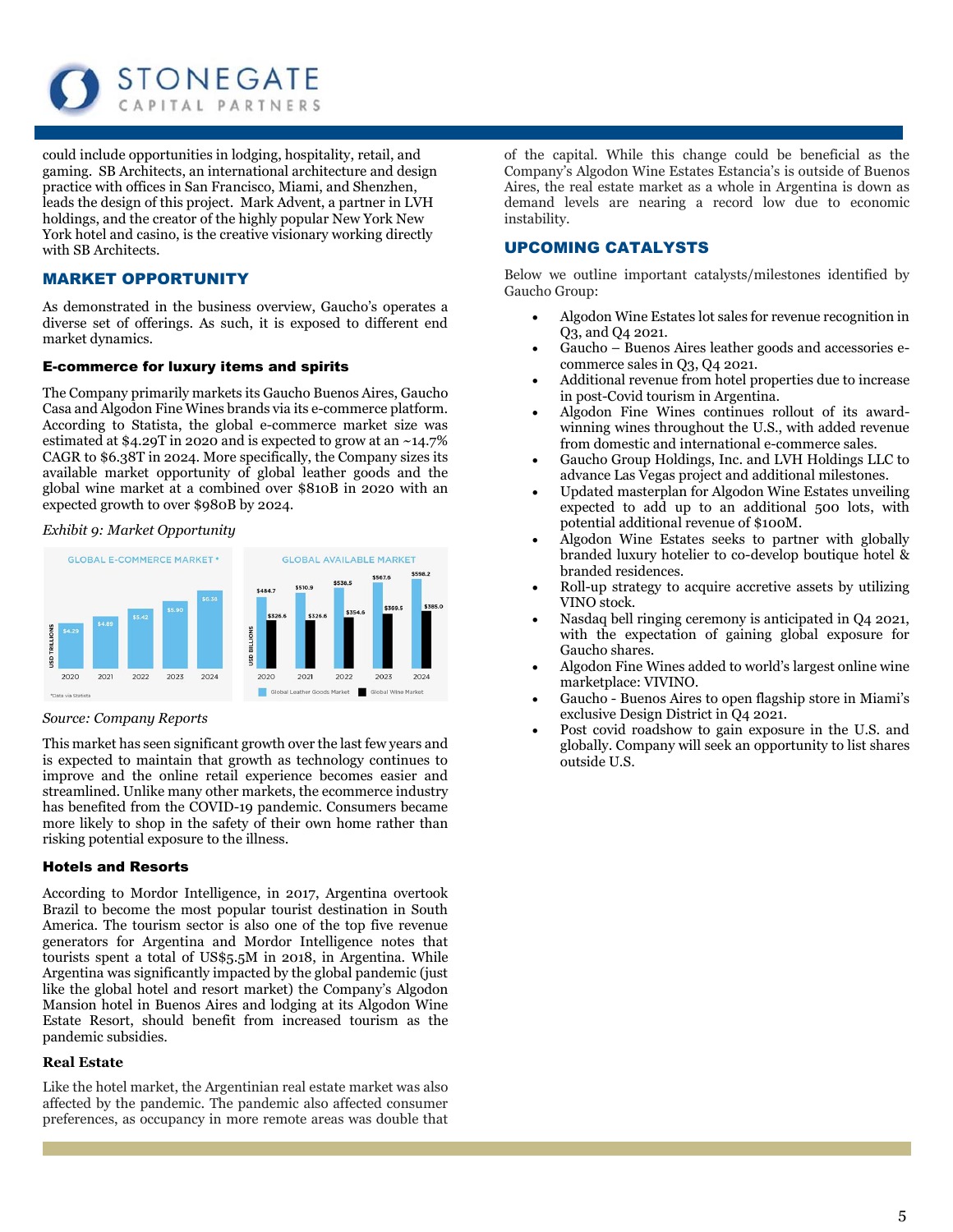

# RISKS

**Economic instability in Argentina –** The Argentine economy has experienced significant volatility in recent decades, characterized by periods of low or negative GDP growth, high and variable levels of inflation, and currency depreciation and devaluation. This volatility is expected to continue in the future, which could have an adverse impact on the Company's operations.

**Political risks in Argentina –** The Argentine economy has been characterized by frequent and occasionally extensive interventions by the Argentinian government and by unstable economic cycles. The Argentinian government has often changed monetary, taxation, credit, tariff, and other policies to influence the course of its economy, which are perceived to weaken the nation's economy as it relates to foreign investors.

**Foreign exchange rates -** Movements in foreign exchange rates impact Gaucho's operations. Revenues are negatively impacted by strengthening of the US dollar or positively impacted by the weaking of the US dollar as compared to Argentina's currencies. Additionally, Argentina's central bank could introduce measures to tighten controls on the movement of foreign currencies, which could result in a decline in the Argentine peso.

**Currency limitations -** Through 2015, the Argentine government, instituted economic controls that included limiting the ability of individuals and companies to exchange Argentine pesos into US dollar and to transfer funds out of the country. Restrictions may have a negative impact on the economy and operating results of Gaucho.

**Argentina real estate market uncertainty – Argentina has** attempted to boost the real estate market in Argentina by lifting various currency restrictions. However, the real estate market hasn't rebounded from past currency controls and current currency controls in place. As a result of the currency controls and decline in the Argentine peso, the real estate market in Argentina is uncertain.

**History of losses -** The Company has history of generating significant operating losses. Currently its revenues are insufficient to pay operating expenses and costs, which may negatively impact operating results.

**Dependent on access to capital –** The Company has historically been reliant on raising capital to fund its operations. It will likely continue to require additional financing to execute its growth strategy and support its business operations. If the Company is unable to raise the necessary capital, or raise capital on acceptable terms, operations may be negatively impacted.

**Shareholder dilution –** The Company may raise additional capital via a common stock offering or other securities convertible into or exchangeable into common stock. These type of capital raises could dilute current shareholders.

**Historical legal proceedings –** Mr. Mathis, CEO, was involved in FINRA enforcement actions from 2004 to 2015.

**Related party transactions –** The Company has several related party transactions that span capital raises, accounts receivable, accounts payable, and investments.

#### **CEO and CFO involved in outside business –** Both Mr. Mathis, CEO, and Ms. Echevarria, CFO, are CEO and CFO,

respectively of Hollywood Burger Holdings, Inc. The company is private and founded by Mr. Mathis. While management states that approximately 10% of their time is spent on Hollywood Burger Holdings, the additional duties may interfere with operations at Gaucho Group Holdings.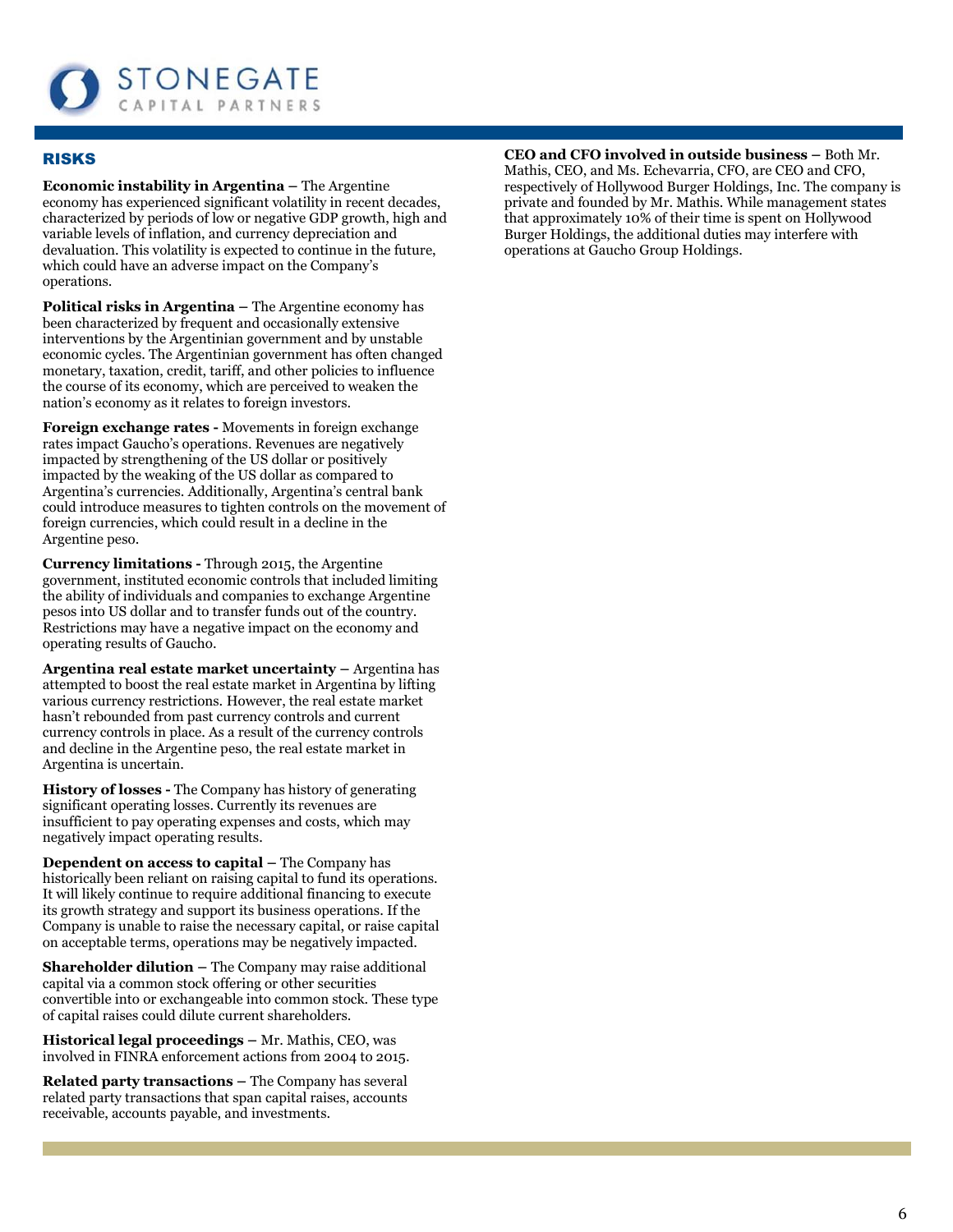

# VALUATION

While part of the Company's strategy involves expanding and accelerating its ecommerce presence, the real-estate lot sales are likely the most immediate revenue drivers. As stated, the Company forecasted the sale of 20-30 of lots on its Wine Estates property in Q3F21 and has additional lots for sale. We are using these lot sales to generate a total revenue projection at a future point in time and discounting this value back to today. Additionally, we understand that the lot sales will be done over the period of time we are forecasting (not at the end of period) but are trying to make a simplifying assumption to generate a total potential value. Below are various assumptions we use to drive our valuation range.

- A total of 850 lots for sale of which, 350 are currently available.
- We assume it will take 4-5 years to completely sell all 350 current lots. Using Gaucho's Q3F21 lot sale guidance, we assume lot sales of 20 per quarter to drive the timeline.
- The 500 new lots will take 1-2 years to develop and an additional 6-7 years to sell using the same 20 lot sales per quarter.
- New 500 lots will require  $\sim$  \$10M in capital to develop. We assume Gaucho uses a 50/50 mix of equity and debt to raise the necessary capital. We use today's share price to drive additional shares outstanding.
- Each lot is sold for US\$200,000, driven by the implied price in management's O3F21 lot sales guidance.
- We assume the Company can generate a 15% EBITDA margin. The Company hasn't defined what margins it can produce, so we use various comparison companies and their respective historical margins to help drive our expected EBITDA margin.
- We use an EV/EBITDA range of 10.0x to 14.0x, which is in-line with comps out-years multiples and historical multiples.
- We are using a 25% discount rate to drive our present value. We believe the rate is reasonable give the considerable number of assumptions we are making, the timeline we are projecting, and all risks associated with developing property, and operating in a foreign country. Exhibit 10: Comparison Table<br>
Comparative Analysis<br>
(all figures in \$USD M, expect per share information)

#### *Exhibit 10: Comparison Table*

| <b>Comparative Analysis</b><br>(all figures in \$USD M, expect per share information) |                    |    |             |          |             |               |             |            |                         |       |        |                  |                                 |             |
|---------------------------------------------------------------------------------------|--------------------|----|-------------|----------|-------------|---------------|-------------|------------|-------------------------|-------|--------|------------------|---------------------------------|-------------|
|                                                                                       |                    |    |             |          |             |               |             |            |                         |       |        |                  |                                 |             |
| Company Name                                                                          | Symbol             |    | Price $(1)$ |          | Mrkt Cap    | EV            | 2020        | EV/Revenue | 2021E 2022E 2023E       |       | 2020   | <b>EV/EBITDA</b> | 2021E 2022E 2023E               |             |
|                                                                                       |                    |    |             |          |             |               |             |            |                         |       |        |                  |                                 |             |
| Luxury Retail Brands                                                                  |                    |    |             |          |             |               |             |            |                         |       |        |                  |                                 |             |
| LVMH Moët Hennessy - Louis Vuitton, Société Européenne ENXTPA: MC                     |                    |    | \$724.30    |          | \$364,891.2 | \$401,416.9   | 7.9x        | 5.8x       | 5.2x                    | 4.8x  |        |                  | 27.1x 16.0x 14.7x 13.4x         |             |
| Hermès International Société en commandite par actions ENXTPA: RMS                    |                    |    | \$1,440.42  |          | \$150,730.9 | \$146,448.5   | 20.2X       | 15.0x      | 13.4x                   | 12.1X |        |                  | 48.9x 33.9x 30.8x               | 27.4x       |
| Kering SA                                                                             | <b>ENXTPA: KER</b> | \$ | 762.27      |          | \$95,068.9  | \$101,229.6   | 6.8x        | 5.3x       | 4.8x                    | 4.5x  |        |                  | 19.1x 14.2x 12.6x 11.5x         |             |
| Compagnie Financière Richemont SA                                                     | SWX:CFR            | \$ | 107.85      |          | \$61,611.3  | \$61,943.9    | 4.1x        | 3.3x       | 3.0x                    | 2.8x  |        |                  | 18.1x 12.2x 10.8x               | 9.6x        |
| Prada S.p.A.                                                                          | SEHK: 1913         | \$ | 5.62        |          | \$14,387.6  | \$17,020.7    | 6.1x        | 4.8x       | 4.3x                    | 3.9x  | 18.2x  | 13.9x            | 12.1X                           | 10.6x       |
| Tapestry, Inc.                                                                        | TPR                | \$ | 40.58       |          | \$11,345.2  | \$12,769.8    | 2.2x        | 2.0X       | 1.9X                    | 1.9X  | 7.2X   | 8.6x             | 8.2x                            | 8.0x        |
| Burberry Group plc                                                                    | LSE: BRBY          | \$ | 24.85       |          | \$10,042.6  | \$10,184.0    | 3.3x        | 2.8x       | 2.6x                    | 2.5x  | 11.3x  | 9.7x             | 8.9x                            | <b>8.1X</b> |
| Ralph Lauren Corporation                                                              | RL                 | \$ | 116.27      | \$       | 8,546.9     | \$<br>9,115.1 | 2.1X        | 1.6x       | 1.5x                    | 1.4X  | 9.1x   | 9.0X             | 8.4x                            | 7.8x        |
| Aeffe S.p.A.                                                                          | <b>BIT:AEF</b>     | \$ | 2.19        | \$       | 218.5       | \$<br>410.8   | 1.3x        | 1.2X       | 1.0X                    | 1.0X  | 57.8x  | 11.9X            | 9.3x                            | 6.6x        |
|                                                                                       |                    |    |             |          |             | Average       | <b>6.0x</b> | 4.6x       | 4.2x                    | 3.9x  | 24.1x  | 14.4x            | 12.9x                           | 11.4x       |
|                                                                                       |                    |    |             |          |             | Median        | 4.1x        | 3.3x       | 3.0x                    | 2.8x  | 18.2x  | 12.2x            | 10.8x                           | 9.6x        |
| <b>Hospitality REITs</b>                                                              |                    |    |             |          |             |               |             |            |                         |       |        |                  |                                 |             |
| VICI Properties Inc.                                                                  | <b>VICI</b>        | \$ | 29.30       |          | \$15,735.4  | \$22,551.2    |             |            | 18.4x 15.0x 12.6x 12.2x |       |        |                  | 24.8x 16.7x 13.4x 13.5x         |             |
| Host Hotels & Resorts, Inc.                                                           | <b>HST</b>         | \$ | 15.16       |          | \$10,823.8  | \$15,652.8    | 9.8x        | 5.9x       | 3.7x                    | 3.2x  |        |                  | NM 38.1x 14.2x 11.1x            |             |
| Gaming and Leisure Properties, Inc.                                                   | GLPI               | \$ | 47.54       | \$       | 11,138.7    | \$16,937.6    | 14.7x       |            | $14.1X$ $14.4X$         | 14.5x |        |                  | $16.2x$ $15.5x$ $15.2x$ $15.0x$ |             |
| MGM Growth Properties LLC                                                             | <b>MGP</b>         | \$ | 39.30       | \$       | 6,156.5     | \$12,553.9    | 14.2x       |            | $16.1X$ $15.5X$         | 15.4x | 18.7x  |                  | 13.1x 12.7x 12.3x               |             |
| Pebblebrook Hotel Trust                                                               | PEB                | S  | 20.40       | \$       | 2,680.2     | \$<br>4,985.6 | 11.3X       | 7.4x       | 4.2x                    | 3.5x  |        |                  | NM 66.4x 16.0x 12.2x            |             |
| Xenia Hotels & Resorts, Inc.                                                          | <b>XHR</b>         | Ś  | 16.42       | $\$$     | 1,875.3     | \$<br>2,904.2 | 7.9X        | 4.8x       | 3.3x                    | 3.1x  |        |                  | NM 31.9x 13.7x 12.1x            |             |
| Hersha Hospitality Trust                                                              | HT                 | \$ | 8.62        | \$       | 338.1       | \$<br>1,503.0 | 8.7x        | 5.2x       | 3.6x                    | 3.3x  |        |                  | NM 23.7x 12.4x 11.1x            |             |
| Braemar Hotels & Resorts, Inc.                                                        | <b>BHR</b>         | \$ | 4.77        | <b>S</b> | 281.6       | \$<br>1,408.1 | 6.3x        | 3.5x       | 2.8x                    | 2.7X  |        |                  | NM 18.5x 12.7x 12.2x            |             |
|                                                                                       |                    |    |             |          |             | Average       | 11.4x       | 9.0x       | 7.5x                    | 7.2x  | 19.9x  | <b>28.0x</b>     | 13.8x                           | 12.4x       |
|                                                                                       |                    |    |             |          |             | Median        | 10.6x       | 6.6x       | 4.0x                    | 3.4x  | 18.7x  | 21.1X            | 13.5x                           | 12.2x       |
| Leisure                                                                               |                    |    |             |          |             |               |             |            |                         |       |        |                  |                                 |             |
| Vail Resorts, Inc.                                                                    | <b>MTN</b>         | \$ | 287.44      | \$       | 11,584.5    | \$13,571.7    | 6.9x        | 7.2X       | 5.3x                    | 5.0x  | 24.2x  |                  | 24.6x 16.1x 14.5x               |             |
| Marriott Vacations Worldwide Corporation                                              | <b>VAC</b>         | \$ | 141.18      | \$       | 6,029.4     | \$10,322.4    | 5.6x        | 2.6x       | 2.3x                    | 2.1X  |        |                  | 53.2x 16.6x 11.3x 10.3x         |             |
| Travel + Leisure Co.                                                                  | TNL                | \$ | 49.87       | \$       | 4,306.5     | \$<br>9,535.5 | 4.4x        | 3.2x       | 2.6x                    | 2.4X  |        |                  | 37.5x 13.1x 10.6x               | 9.4x        |
| Sea World Entertainment, Inc.                                                         | <b>SEAS</b>        | \$ | 49.34       | \$       | 3,906.7     | \$<br>5,600.6 | 13.0X       | 3.8x       | 3.4x                    | 3.3x  | NM     | 9.6x             | 8.9x                            | 8.0x        |
| Hilton Grand Vacations Inc.                                                           | HGV                | \$ | 38.40       | \$       | 4,595.7     | \$<br>7,417.7 | 9.8x        | 5.3x       | 3.8x                    | 3.6x  | 218.2x |                  | $23.5x$ $15.6x$                 | 13.4x       |
| Six Flags Entertainment Corporation                                                   | <b>SIX</b>         | \$ | 39.04       | \$       | 3,352.5     | \$<br>6,490.3 | 18.2x       | 4.8x       | 4.2x                    | 4.0x  |        |                  | NM 15.0x 11.7x 10.9x            |             |
| Cedar Fair, L.P.                                                                      | <b>FUN</b>         | \$ | 43.89       | \$       | 2,494.2     | \$<br>5,204.2 | 28.7x       | 4.6x       | 3.3x                    | 3.2x  |        | NM 23.7x         | 9.3x                            | 8.4x        |
|                                                                                       |                    |    |             |          |             | Average       | 12.4x       | 4.5x       | 3.6x                    | 3.4x  | 83.3x  | 18.0x            | 11.9x                           | 10.7x       |
|                                                                                       |                    |    |             |          |             | Median        |             | 4.6x       |                         |       |        |                  |                                 |             |

*(1) Previous day's closing price (2) Estimates are from Capital IQ*

*Source: Capital IQ, Stonegate Capital Partners*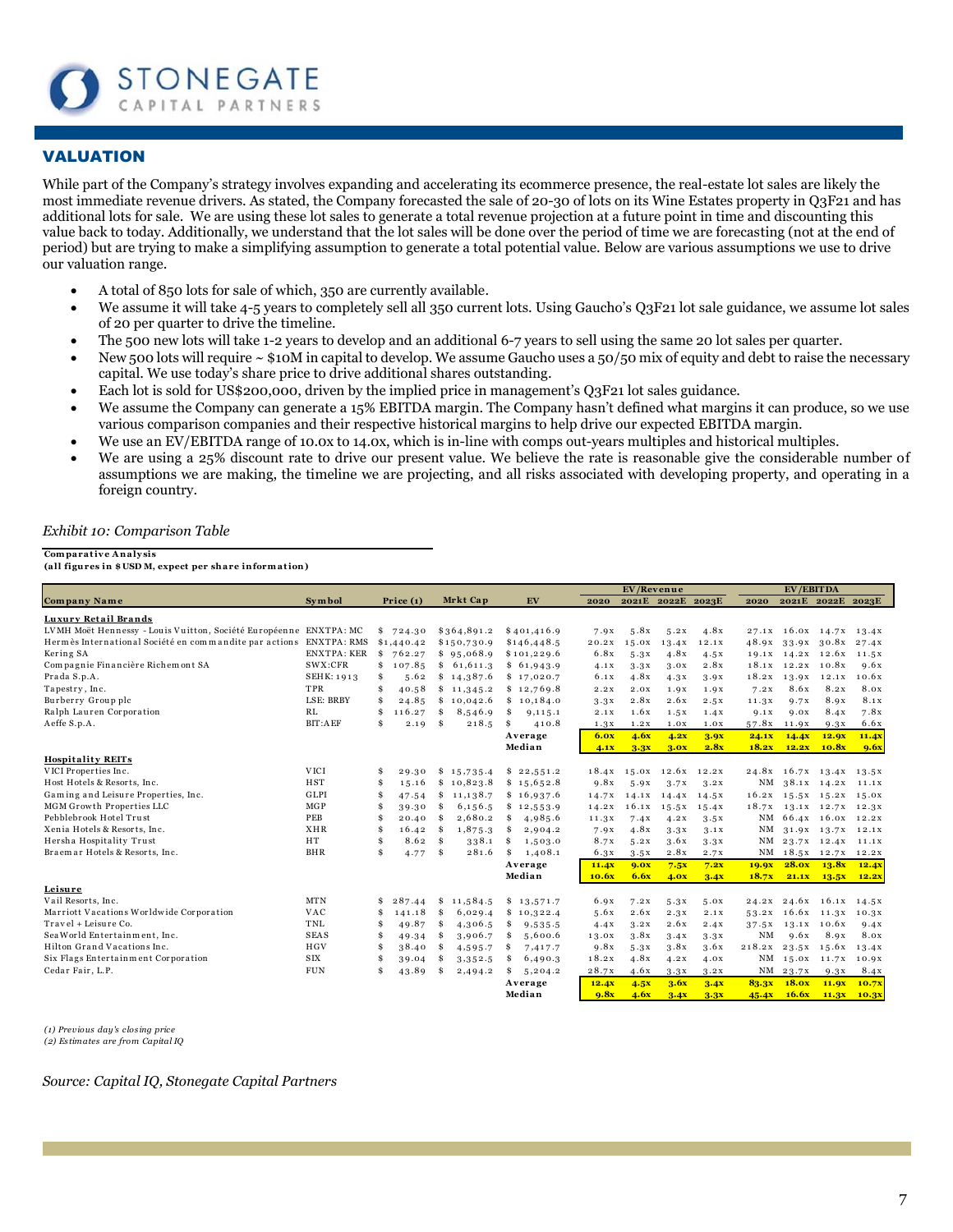

#### Exhibit 11: Valuation Range

#### **Assumptions**

Total

| Lots Portfolio         |       | Capital Structure        |
|------------------------|-------|--------------------------|
| Available (AV)         | 350   | $Need ($ \$M $)$<br>10.0 |
| Expected (EX)          | 500   | Debt<br>50%              |
| Totals                 | 850.0 | Equity<br>50%            |
| Yrs to finish - AV     | 5     | New shares<br>0.6        |
| Yrs to finish - EX     | 8     |                          |
| Price/lot (US\$M)      | 0.2   |                          |
| EBITDA Margin          | 15%   |                          |
| Discount Rate          | 25%   |                          |
| Revenue from lots sale |       |                          |
| Available              | 70.0  |                          |
| Expected               | 100.0 |                          |

170.0

|                    |        | 350 Current Lots |            |        | 500 Expansion Lots |            |
|--------------------|--------|------------------|------------|--------|--------------------|------------|
| EV/EBITDA multiple | 10.0X  | 12.0X            | 14.0X      | 10.0X  | 12.0X              | 14.0X      |
| EBITDA Forecast    | 10.5   | 10.5             | 10.5       | 15.0   | 15.0               | 15.0       |
| Enterprise Value   | 105.0  | 126.0            | 147.0      | 150.0  | 180.0              | 210.0      |
| Cash               | 0.4    | 0.4              | 0.4        | 0.4    | 0.4                | 0.4        |
| Debt               | 7.2    | 7.2              | 7.2        | 7.2    | 7.2                | 7.2        |
| Market Cap         | 98.2   | 119.2            | 140.2      | 143.2  | 173.2              | 203.2      |
| S/O                | 8.7    | 8.7              | 8.7        | 8.7    | 8.7                | 8.7        |
| Value              | 11.3   | 13.7             | 16.1       | 16.5   | 19.9               | 23.3       |
| Stock Price - PV   | \$3.70 | \$4.49           | \$5.28     | \$2.76 | \$<br>3.34         | \$<br>3.92 |
| Combined Value     | \$6.46 | \$7.83           | \$<br>9.20 |        |                    |            |

Source: Stonegate Capital Partners

Based on all our assumptions, we arrived at a valuation range of \$6.50 to \$9.25 with a mid-point of \$7.75. There is upside to our range based on what Gaucho can generate in revenue from the remainder of its business and as developments or undefined real-estate developments.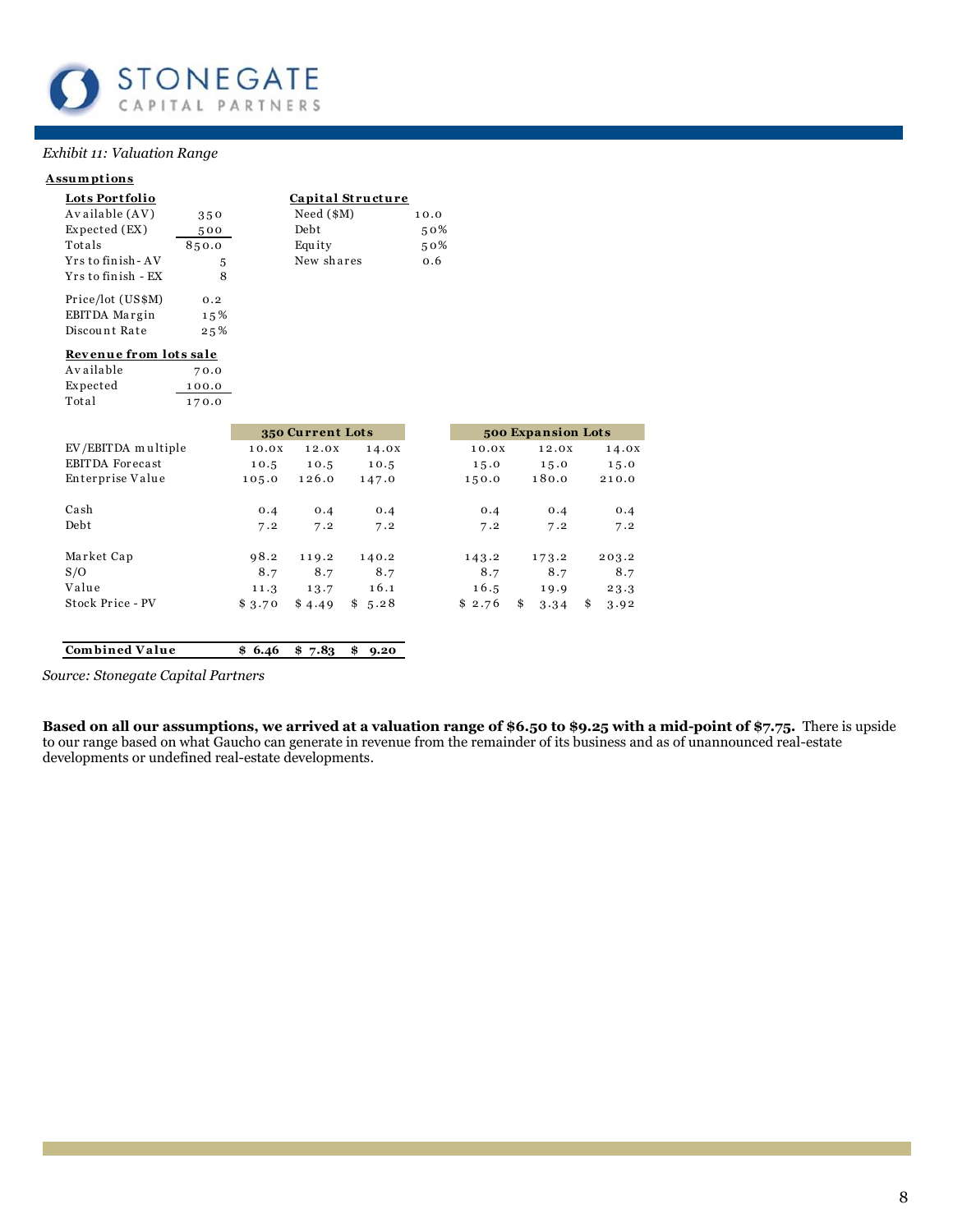

# **BALANCE SHEET**

# Gaucho Group Holdings, Inc.

| Consolidated Balance Sheets (\$Ms)<br><b>Fiscal Year: December</b> |                          |                          |                          |                |
|--------------------------------------------------------------------|--------------------------|--------------------------|--------------------------|----------------|
|                                                                    |                          |                          | Q <sub>1</sub>           | Q <sub>2</sub> |
| <b>ASSETS</b>                                                      | <b>FY2019</b>            | <b>FY2020</b>            | $Mar-21$                 | Jun-21         |
| Assets                                                             |                          |                          |                          |                |
| Cash and Cash Equivalents                                          | 0.04                     | 0.13                     | 5.5                      | 3.2            |
| Investments                                                        | 0.07                     | 0.05                     | 0.0                      | 0.0            |
| Deposits-current                                                   | $\overline{\phantom{a}}$ | 0.04                     | 0.0                      | 0.0            |
| Accounts Receivables                                               | 0.34                     | 0.26                     | 0.2                      | 0.3            |
| Accounts Receivable-related Parties, Net                           | 0.04                     | 0.25                     | 0.4                      | 0.5            |
| Subscription Receivable                                            | $\overline{\phantom{a}}$ | $\blacksquare$           | $\blacksquare$           | 1.4            |
| Inventory                                                          | 1.16                     | 1.17                     | 1.3                      | 1.2            |
| Prepaid Expenses and Other Current Assets, Net                     | 0.21                     | 0.20                     | 0.3                      | 0.4            |
| Advance to Employees                                               | 0.28                     | 0.28                     | 0.3                      | 0.3            |
| Real Estate Lots Held for Sale                                     | 0.14                     | 0.14                     | 0.1                      | 0.1            |
| Operating Lease Right-of-use Asset, Current Portion                | 0.15                     | ÷                        | $\overline{\phantom{a}}$ | 0.3            |
| <b>Total Current Assets</b>                                        | 2.4                      | 2.5                      | 8.1                      | 7.8            |
| Property and Equipment, net                                        | 2.9                      | 2.9                      | 2.8                      | 3.0            |
| Operating Lease Right-Of-Use, Non Current Portion                  | $\sim$                   | $\sim$                   | ÷.                       | 1.5            |
| Investment:: Related Parties                                       | 0.0                      | 0.0                      | 0.0                      | 1.0            |
| Deferred offering Costs                                            | $\omega$                 | 0.1                      | $\overline{\phantom{a}}$ | 0.0            |
| Deposits, Noncurrent                                               | 0.1                      | ÷                        | ÷                        | 0.1            |
| Prepaid Foreign Taxes, Net                                         | 0.5                      | 0.5                      | 0.5                      | 0.6            |
| <b>Total Assets</b>                                                | 5.9                      | 6.0                      | 11.5                     | 14.0           |
| <b>LIA BILITIES AND SHAREHOLDERS' EQUITY</b>                       |                          |                          |                          |                |
| <b>Current Liabilities</b>                                         |                          |                          |                          |                |
| Accounts Payable                                                   | 0.8                      | 0.9                      | 0.8                      | 0.5            |
| Accrued Expenses Current Portion                                   | 1.1                      | 1.4                      | 0.6                      | 0.5            |
| Loan Payable, Related Parties                                      | 0.6                      | $\sim$                   | 0.3                      | $\sim$         |
| Debt Obligations                                                   | 1.3                      | 1.3                      | 0.1                      | 0.0            |
| Loan Payable, Current Portion                                      | 0.8                      | 0.4                      | $\blacksquare$           | 0.3            |
| Operating Lease Liabilities -Current Portion                       | 0.2                      | $\overline{\phantom{a}}$ | $\overline{\phantom{a}}$ | 0.3            |
| Deferred Revenue                                                   | 0.9                      | 0.9                      | 0.9                      | 1.0            |
| Other Current Liabilities                                          | 0.1                      | 0.1                      | 0.1                      | 0.3            |
| Investor Deposits                                                  | 0.0                      | 0.0                      | 0.0                      | 0.0            |
| <b>Total Current Liabilities</b>                                   | 5.7                      | 5.1                      | 2.9                      | 2.9            |
| Long Term Liabilities                                              |                          |                          |                          |                |
| Loan Payable, Noncurrent Portion                                   | 0.1                      | 0.3                      | 0.1                      | 0.1            |
| Operating Lease Liabilities - Noncurrent Portion                   |                          |                          | ÷.                       | 1.5            |
| Accrued Expenses (non-current Portion)                             | 0.1                      | 0.2                      | 0.1                      | 0.1            |
| <b>Total Long Term Liabilities</b>                                 | 0.2                      | 0.5                      | 0.2                      | 1.8            |
| Commitments & Contigencies                                         |                          |                          |                          |                |
| Series B Preferred Stock Convertible                               | 9.0                      | 9.0                      |                          |                |
| Shareholders' Deficiency                                           |                          |                          |                          |                |
| Common Stock - Par Value                                           | 0.0                      | 0.1                      | 0.1                      | 0.1            |
| Additional Paid in Capital                                         | 91.2                     | 97.0                     | 114.8                    | 117.0          |
| Treasury Stock - Common                                            | (0.0)                    | (0.0)                    | (0.0)                    | (0.0)          |
| Accumulated Deficit                                                | (87.9)                   | (93.5)                   | (94.6)                   | (95.9)         |
| Accumulated Other Comprehensive Loss                               | (12.4)                   | (11.9)                   | (11.8)                   | (11.7)         |
| <b>Stockholders Deficiency</b>                                     | (9.1)                    | (8.5)                    | 8.3                      | 9.4            |
| Minority Interest                                                  | 0.0                      | (0.1)                    | (0.1)                    | (0.1)          |
| <b>Total Stockholders Deficiency</b>                               | (9.0)                    | (8.6)                    | 8.3                      | 9.3            |
| Total Liabilities and Shareholders' Equity                         | 5.9                      | 6.0                      | 11.5                     | 14.0           |

Source: Company Reports, Stonegate Capital Partners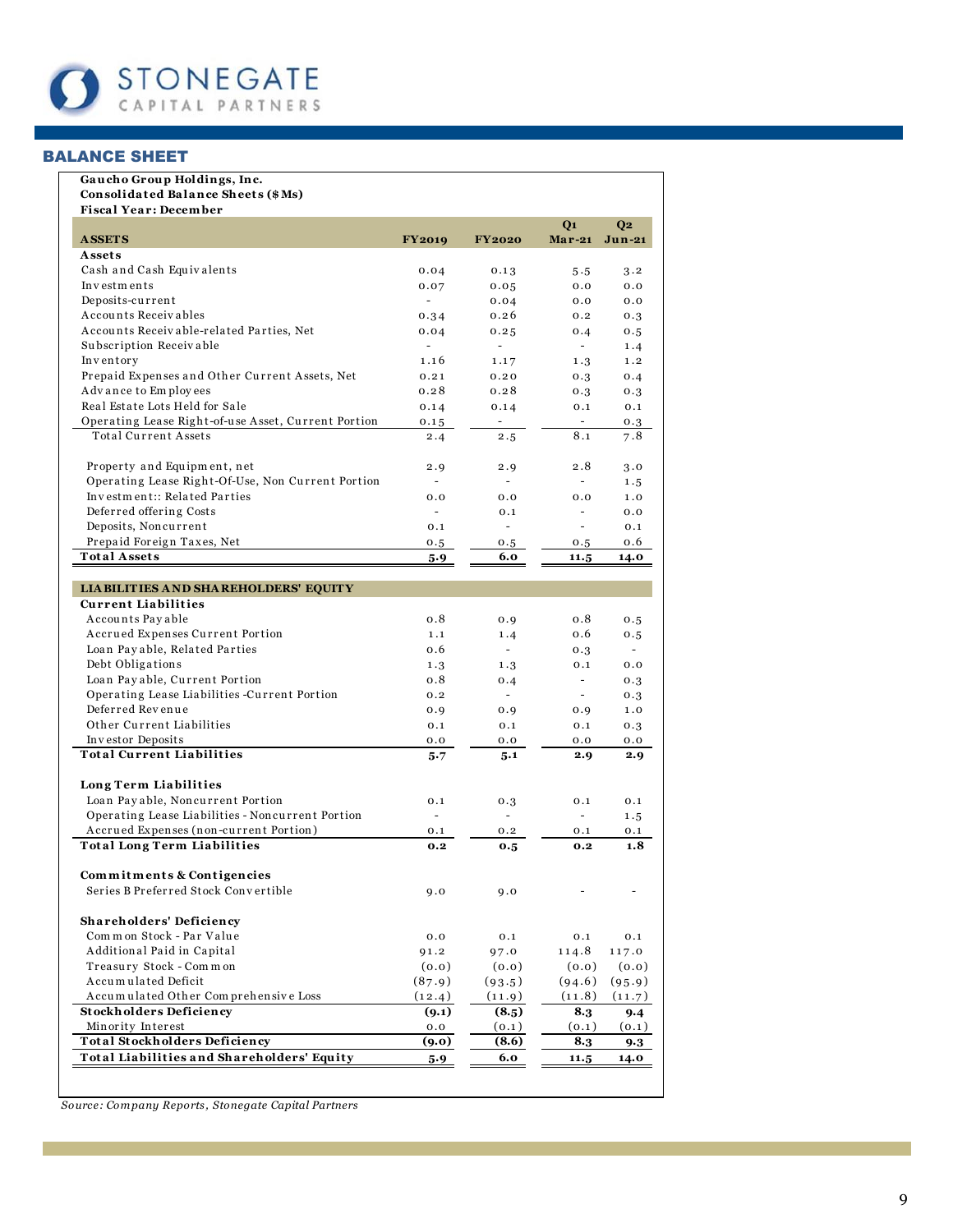

# **INCOME STATEMENT**

#### Gaucho Group Holdings, Inc.

Consolidated Statements of Income (in \$Ms, except per share amounts) **Fiscal Year: December** 

|                                              | <b>FY 2018</b>           | <b>FY 2019</b> | <b>FY 2020</b> | <b>FY 2021E</b> |
|----------------------------------------------|--------------------------|----------------|----------------|-----------------|
| <b>Sales</b>                                 | \$<br>3.1                | \$<br>1.3      | \$<br>0.6      | \$<br>5.8       |
| Cost of Sales                                | 1.4                      | 1.0            | 0.7            | 3.6             |
| Gross Profit/loss                            | 1.7                      | 0.2            | (0.1)          | 2.3             |
| Operating Expenses (Income)                  |                          |                |                |                 |
| Selling and Marketing                        | 0.3                      | 0.5            | 0.3            | 0.6             |
| General and Administrative                   | 6.4                      | 6.4            | 4.8            | 5.6             |
| Depreciation and Amortization                | 0.2                      | 0.2            | 0.2            | 0.1             |
| Gain from Insurance Settlement               | $\overline{\phantom{0}}$ | (0.2)          | (0.0)          |                 |
| Total Operating Expenses                     | 6.9                      | 6.9            | 5.3            | 6.4             |
| Operating Income (Loss)                      | (5.3)                    | (6.7)          | (5.4)          | (4.1)           |
| Other Expenses (Income)                      |                          |                |                |                 |
| Interest Expense, Net                        | 0.6                      | 0.4            | 0.2            | 0.0             |
| For giveness of PPP Loan                     |                          |                |                | (0.2)           |
| Loss on Extinguishments of Debt              |                          |                | 0.4            |                 |
| Gain on Settlem ent of Payables              |                          |                | (0.0)          |                 |
| Gain on Debt Restructuring                   |                          |                | (0.1)          |                 |
| Currency Translation (Gain)/Loss             | (0.2)                    | (0.1)          | (0.1)          | (0.1)           |
| Total Other Expenses                         | 0.4                      | 0.3            | 0.4            | (0.3)           |
| Earnings before Taxes                        | (5.7)                    | (7.0)          | (5.8)          | (3.9)           |
| Taxes                                        |                          |                |                |                 |
| Net Income (Loss)                            | (5.7)                    | (7.0)          | (5.8)          | (3.9)           |
| Minority Interest (Before Tax)               | $\overline{\phantom{0}}$ | 0.3            | 0.1            | 0.2             |
| Dividends on Preferred Stock                 | (0.7)                    | (0.7)          | (0.7)          |                 |
| Net Income Available to Common Shrhldrs      | (6.4)                    | (7.4)          | (6.4)          | (3.7)           |
| <b>Basic EPS - Continuing Operations</b>     | (2.14)<br>\$             | (2.03)<br>\$   | \$<br>(1.48)   | \$<br>(0.50)    |
| WTD Avg Shares Outstanding - Basic & Diluted | 3.0                      | 3.6            | 4.3            | 7.3             |

Source: Company Reports, Stonegate Capital Partners estimates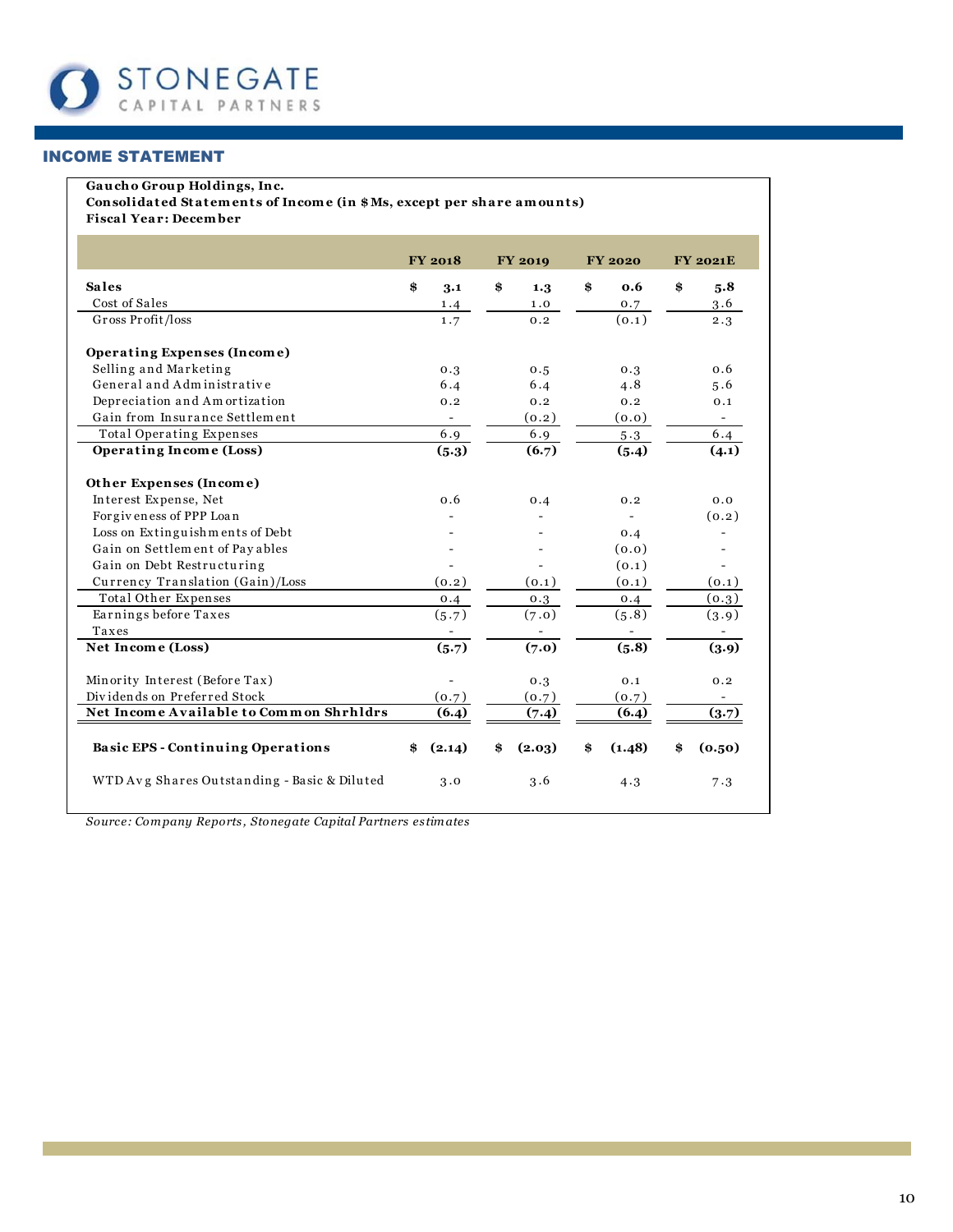

#### IN THE NEWS.

*August 16, 2021* – Gaucho Group Holdings to Present at Benzing's Reopening Stocks Summit on Wednesday, August 18, 2021.

*July 29, 2021 –* Chez Gaston Restaurant at Algodon Wine Estates Wins 2021 TripAdvisor Traveler's Choice Award.

*July 22, 2021 –* Gaucho Group Holdings Makes Milestone \$2.5 M Payment to LVH Holdings to Advance Las Vegas Development Project.

*July 22, 2021 –* Gaucho Group Holdings Announces Deal with EDSA, Inc. and Plans to Partner with Luxury Hospitality Brand to Execute Ambitious Vineyard "Masterplan".

*July 06, 2021* – Gaucho Group Holdings, Inc. Provides Stockholder Update.

*June 28, 2021 –* Gaucho Group Holdings Joins the Russell Microcap Index.

*June 16, 2021 –* Gaucho Group Holdings Officially Launches Amazon Storefront for Luxury Goods.

*June 10, 2021 –* Gaucho Group Holdings Enters Partnership for Las Vegas Development Project.

*May 07, 2021 –* Gaucho Group Holdings Announces Appointment of A. William Allen to Board of Directors.

*April 13, 2021 –* Gaucho Group Holdings Announces Opening of Flagship Retail Store in Miami.

*March 03, 2021 –* Gaucho Group Holdings Finalizes Acquisition of Land Adjacent to Algodon Wine Estates and Doubles Size of Property.

*February 17, 2021 –* Gaucho Group Holdings IPO's at \$8M and is Listed on Nasdaq Under VINO Symbol.

*January 27, 2021 –* Gaucho Group Holdings' Algodon Fine Wines Receives 91 Point Rating from Wine Enthusiast Magazine.

*December 04, 2020 –* Gaucho Group Holdings Announces Significant Improvement to Infrastructure of Algodon Wine Estates Property.

#### CORPORATE GOVERNANCE

**Scott L. Mathis – Chairman, & Chief Executive Officer** - Scott Mathis is an entrepreneur and an accomplished senior executive who, with over 25 years in the financial industry, has extensive experience in investment and management in Argentina's real estate development, hospitality, and wine sectors. He is the Founder & CEO of Gaucho Group Holdings, INC. ("Gaucho Holdings"), a New York City based venture capital and real estate development firm with affiliate offices in Buenos Aires, and Mendoza. Mr. Mathis is also the Founder and Chairman of the Board of [Hollywood](http://www.hollywood-burger.com/)  [Burger](http://www.hollywood-burger.com/)<sup>™</sup>, a "Fresh Food, Fast!" restaurant concept currently operational in the U.S. Mr. Mathis received his Bachelor of Science in Business Management from Mississippi State University, and also served in the Mississippi Air National Guard. He began his career at Merrill, Lynch, Pierce, Fenner and Smith, and was a partner at Oppenheimer and Company. Mr. Mathis also served as a Senior Vice President and member of the Directors Council at Lehman Brothers, and has worked with Alex Brown and Sons, and The Boston Group. No stranger to building a business from the ground up, he was responsible for the management of the Palm Beach, Florida office of Gruntal and Company, Inc. Mr. Mathis has served on numerous corporate boards including The Vaccine Company, Kinexis Inc., AmpliMed Inc., Hollywood Burger Holdings, and Algodon Group and its subsidiaries.

**Maria I. Echevarria – Corporate CFO -** Maria has over 21 years of experience in Accounting, Compliance, Finance, Information Systems and Operations, including 10 years in the banking industry where she specialized in Mortgage Quality Control, Compliance, Financial Analysis and Mortgage Accounting. She has developed and taught accounting courses for Herzing University, and currently serves as an adjunct faculty member at Southern New Hampshire University. She is a CPA, licensed in New Jersey and Puerto Rico, and holds a B.B.A. in Accounting from the University of Puerto Rico and an MBA in Business from University of Phoenix. Mrs. Echevarria was born and raised in Puerto Rico and is fluent in Spanish and English.

**Sergio O. Manzur Odstrcil – CFO & COO of Argentina Subsidiaries -** Sergio is a Certified Public Accountant whose professional experience includes administration and management positions for companies in Argentina, Brazil, Mexico, and Chile. Prior to joining us, Mr. Manzur Odstrcil was the Administration and Finance Director for Bodega Francois Lurton, where he also served as a member of the company's executive committee. Before that, he held the position of Country Controller for the Boston Scientific Corporation (BSC) in Chile, and prior to that he served as Controller for Southern Cone BSC in Buenos Aires and in Mexico City. He also served as Senior Financial Analyst for BSC's Latin American Headquarters in Buenos Aires, as well as in Sao Paulo, Brazil, and prior to that he served as BSC's Accountant Analyst in Buenos Aires. Mr. Manzur Odstrcil began his career at Cerveceria y Malteria Quilmes in Argentina. He obtained his MBA at INCAE in Costa Rica, and received his CPA from the Universidad Nacional de Tucumán, San Miguel de Tucumán, Argentina. He is married with three children and resides in San Rafael.

**Rick Stear – Director of Marketing -** Rick has over 14 years of experience in luxury brand development, business marketing and communications. He manages all marketing, branding, and corporate communications strategies for the company, its subsidiaries, and wholly owned businesses.

#### **Board of Directors:**

**Scott Mathis** *– Chairman* **Peter Lawrence –** *Director*  **Steven Model, MD, JD** *– Director* **Reuben Cannon** – *Director* **Edie Rodriguez** – *Director* **A. William Allen** – *Director*